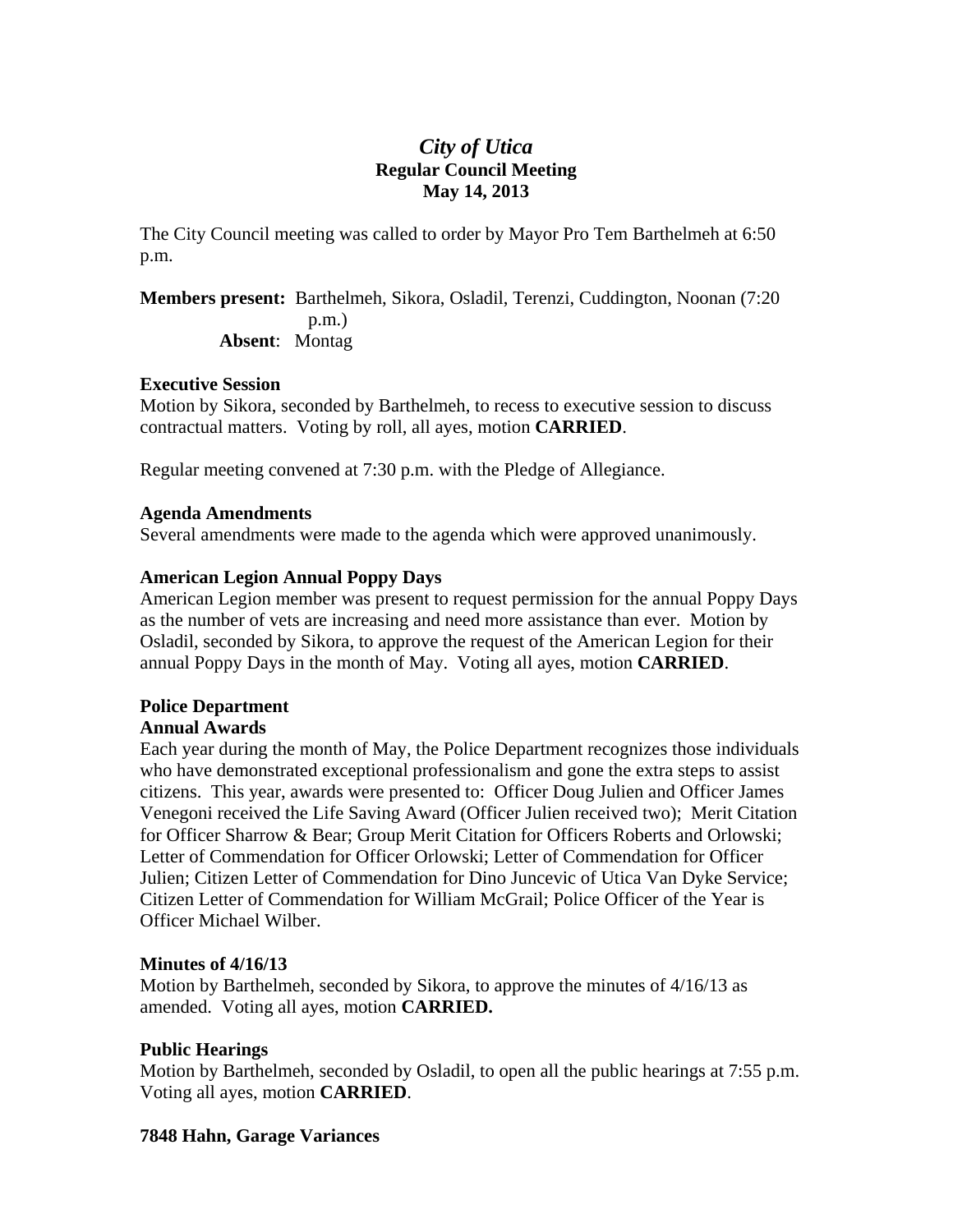William Davis, property owner, was present for 2 variances for a proposed garage  $-6'6'$ variance for overall height and a 3' variance for wall height. The City Planner and Planning Commission recommended approval. Adjacent property owners had signed a petition indicating no opposition to the proposal. Cuddington feels the hardship is self imposed and is opposed to the variances. Motion by Barthelmeh, seconded by Sikora, to close the public hearing as there were no other comments received. Voting all ayes, motion **CARRIED**. This public hearing closed at 8:04 p.m.

Motion by Barthelmeh, seconded by Terenzi, to approve the request for overall height of the garage at 23'6'' and wall height of 12' as requested. Voting by roll, 4 ayes, 2 nays (Cuddington, Sikora), motion **CARRIED**.

#### **Schostak Variances**

Mark Schostak was present to request 3 sign variances: 1) 20' variance to allow a 40' pylon sign on Schoenherr for Utica Corners, 2) An offsite directional sign for Applebee's to be placed on Jared's property, 3) A 40' variance to allow a 60' pylon sign at Applebee's.

Planner recommends approval of Schoenherr sign as does Planning Commission. Wayne Oehmke, Chamber of Commerce favors the requests for all the signs. Resident at 12110 Noonan Ct. is opposed to all large signs.

Motion by Barthelmeh, seconded by Sikora, to close the public hearing for the Schostak requests. Voting all ayes, motion **CARRIED**. Public hearing closed at 8:26 p.m.

Motion by Barthelmeh, seconded by Osladil, to approve the request to allow a 40' pylon sign on Schoenherr for the Utica Corners development. Voting all ayes by roll, motion **CARRIED**.

Motion by Barthelmeh, seconded by Terenzi, to approve the variance to allow a 60' pylon sign at Applebee's. Voting by roll, 4 ayes, 2 nays (Sikora, Osladil), motion **CARRIED**.

Motion by Barthelmeh, seconded by Sikora, to approve the off premise sign on Jared's property for Applebee's. Voting by roll, all ayes, motion CARRIED.

# **Temporary Structure, Tent**

Tom Tracee was present to request a temporary structure, a tent, to be located on the vacant property west of the Mattress store on Hall Road and East of the BP Gas Station. The tent will be used for the sale of fireworks, 20'x40' with contractor lighting inside. Planning Commission had not been able to review the proposal due to incomplete plans.

As there were no comments from the public, motion by Barthelmeh, seconded by Sikora, to close this public hearing. Voting all ayes, motion **CARRIED**. Public hearing closed at 8:41 p.m.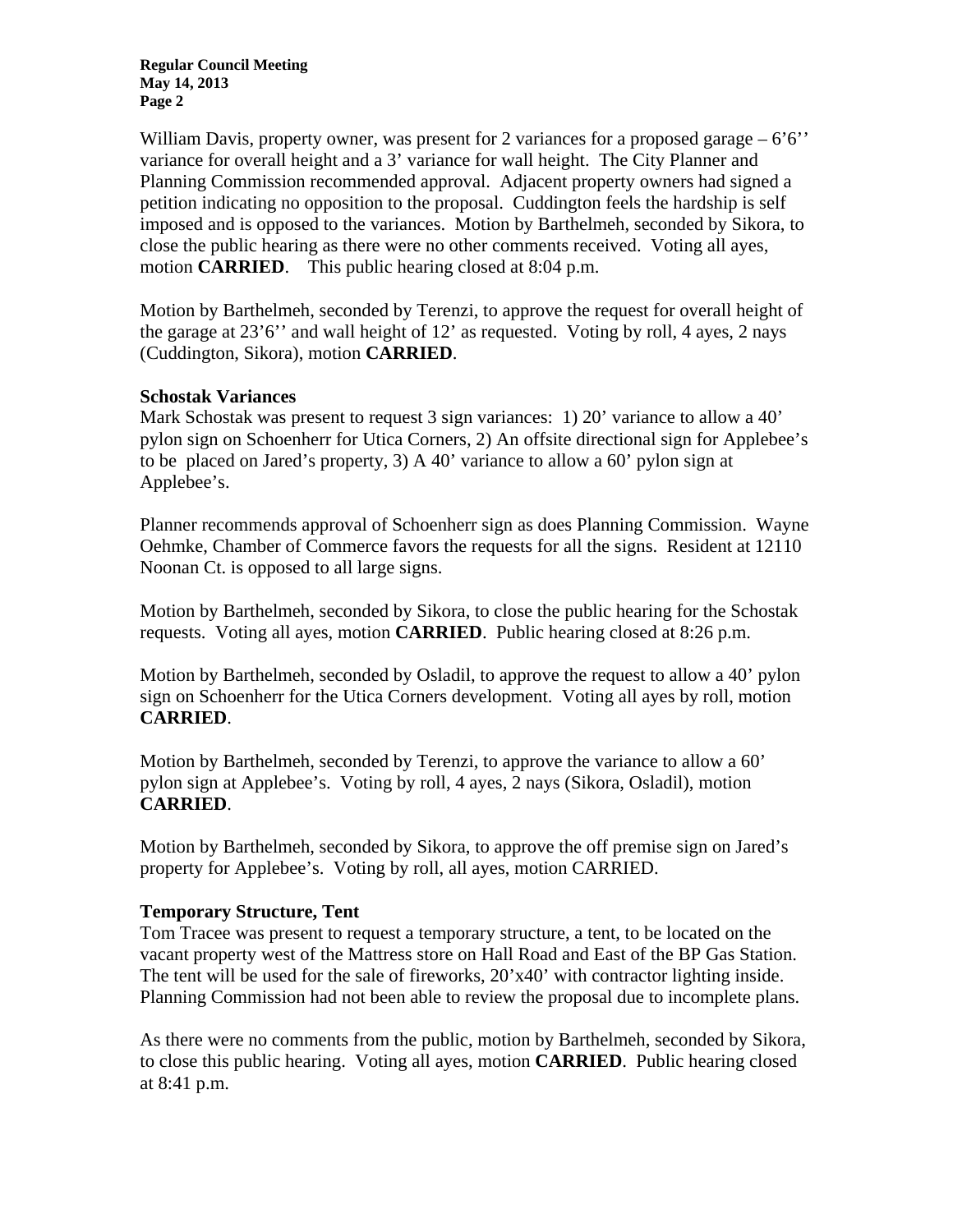Motion by Barthelmeh, seconded by Sikora, to table the request until the June Planning Commission and Council meeting; petitioner had no objections. Voting all ayes, motion **CARRIED**.

### **Correspondence**

Motion by Sikora, seconded by Barthelmeh, to receive and file the thank you letter from Bill and Cathy McGrail. Voting all ayes, motion **CARRIED**.

#### **New Business**

# **Department Reports**

### **Mayor Noonan**

Katherine Diamond, DIA representative, informed all of the June 1-2 Utica Days at the DIA; DIA presence at the Old Mill Arts & Crafts on June 15 & 16; inside and out project will be on display until  $6/22$ .

### **MACRO Grant**

Informational item from Mayor Noonan informing Council of the \$8700 grant received by MACRO with more information to be given on 6/11/13 meeting.

### **Title VI Plan Adoption**

Motion by Sikora, seconded by Barthelmeh, to approve the Title VI Plan as prepared and submitted by Mayor Noonan. Voting by roll, all ayes, motion CARRIED.

# **Limited English Proficiency Plan**

Motion by Sikora, seconded by Osladil, to approve the Limited English Proficiency Plan as prepared and submitted by Mayor Noonan. Voting by roll, all ayes, motion **CARRIED**.

#### **Riverwalk Festival**

Wayne Oehmke, Lisa Edwards and John Sattmann were present to go over the variety of activities planned for the  $2<sup>nd</sup>$  Annual Riverwalk Festival, June 12-16. There will be activities downtown and the Old Mill Arts & Crafts Festival will be at Grant Park. Downtown activities include carnival, Kids Bike Parade, petting zoo, bands, canoe races, rubber piggy races, fireworks, classic car show and more. Businesses are encouraged to have sidewalk sales or set up a tent in the downtown area.

A request has been made to shutdown Auburn Road for the safety of all from Friday thru Sunday. Motion by Barthelmeh, seconded by Sikora, to approve the closure of Auburn Road from Friday, June 14 at 5:00 p.m. to Sunday, June 16 at 6:00 p.m. Voting all ayes, motion **CARRIED**.

# **City Clerk**

Motion by Sikora, seconded by Barthelmeh, to receive and file City Clerk Cathy McGrail's letter of retirement effective 5/15/2013. Voting all ayes, motion **CARRIED**. Motion by Terenzi, seconded by Sikora, to confirm the Mayor's appointment of Beth Ricketts to the City Clerk position, effective 5/16/2013. Voting all ayes, motion **CARRIED**.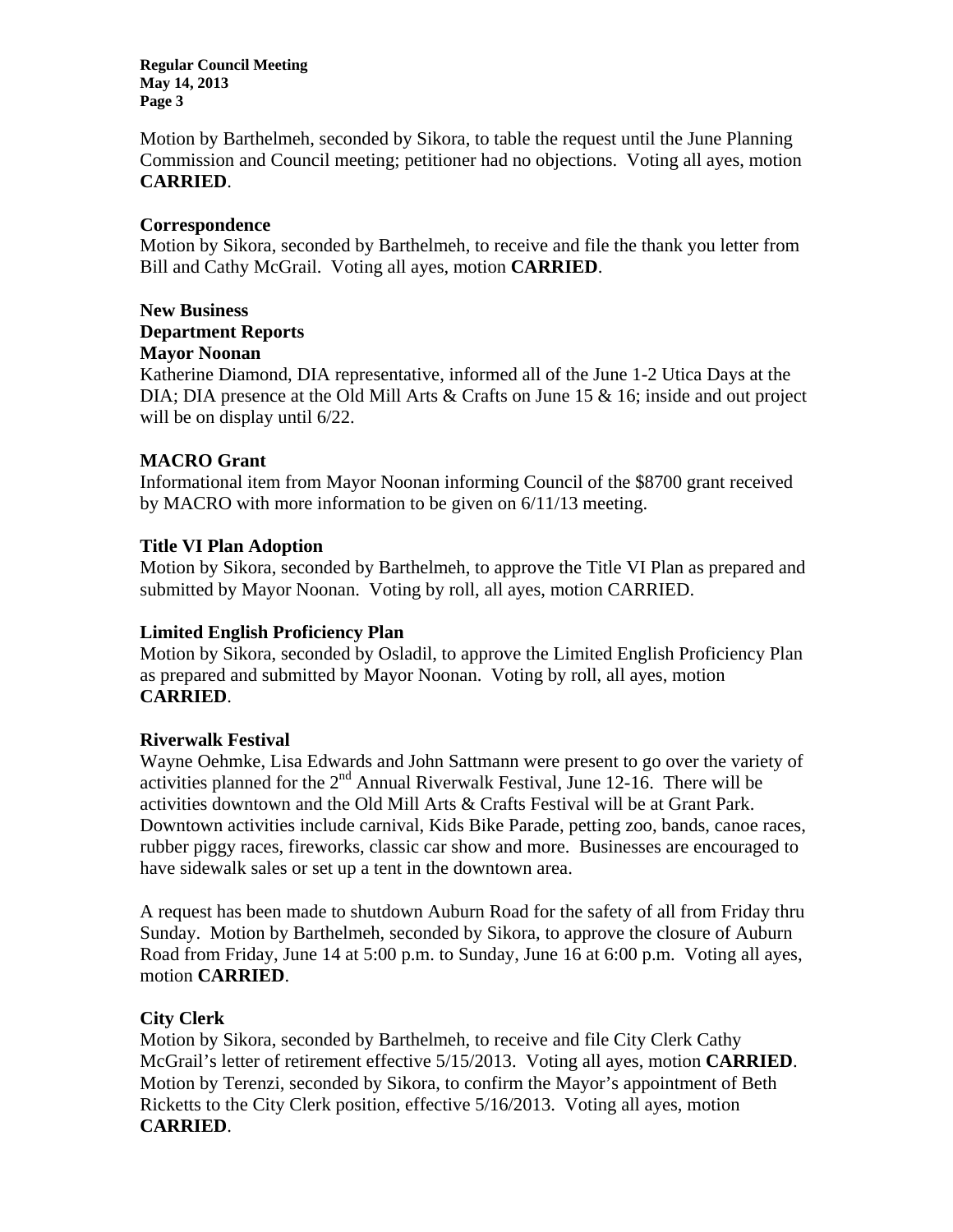#### **Council Reports**

Councilwoman Terenzi reminded all of the community wide pride day on 5/18 and asks that all residents pick up their property and help the neighbors who cannot do so. Bags from Sam's will be available on Friday, 5/17 from 9-11:30 a.m.

Councilman Osladil reported on the success of the UCS Career Focus Day earlier this month.

**Assessing- Nancy Strehl, Assessor**  No report.

**Building- Gary Moscone**  No report.

**Fire- Kevin Wilseck, Chief**  No report.

**Police- Dave Faber, Chief Shred Day**  Chief Faber reminded all of the annual Shred Day on 6/8/13.

# **DPW- Bill Lang, Superintendent**

### **Macomb County Public Works Water Standards**

DPW Superintendent Lang will be presenting the required documentation for the adoption of the Water Standards as required at the next meeting.

# **Weed Cutting Bill**

Motion by Sikora, seconded by Barthelmeh, approved transferring the weed cutting charges to the tax bill for 45214 Sterritt as the resident has failed to make the payments. Voting all ayes, motion **CARRIED**.

#### **Treasurer- Philip Paternoster Correction of Minutes**

Motion by Terenzi, seconded by Sikora, to amend the minutes of 1/8/13 to read "EVIP category 3" not EVIP Phase 2 as previously adopted. Voting all ayes, motion **CARRIED**.

# **Auditing Contract**

Motion by Osladil, seconded by Terenzi, to approve the new auditing contract for Abraham & Gaffney, PC as presented. Voting all ayes, motion **CARRIED**.

# **Administration- Beth Ricketts, Deputy City Clerk Computer Server**

City Clerk McGrail submitted a request to replace the computer server to keep the system running without problems, and to amend the budget with a transfer of \$7,313.60 from Equipment replacement fund to Computer Maintenance line 101-215-731-010.